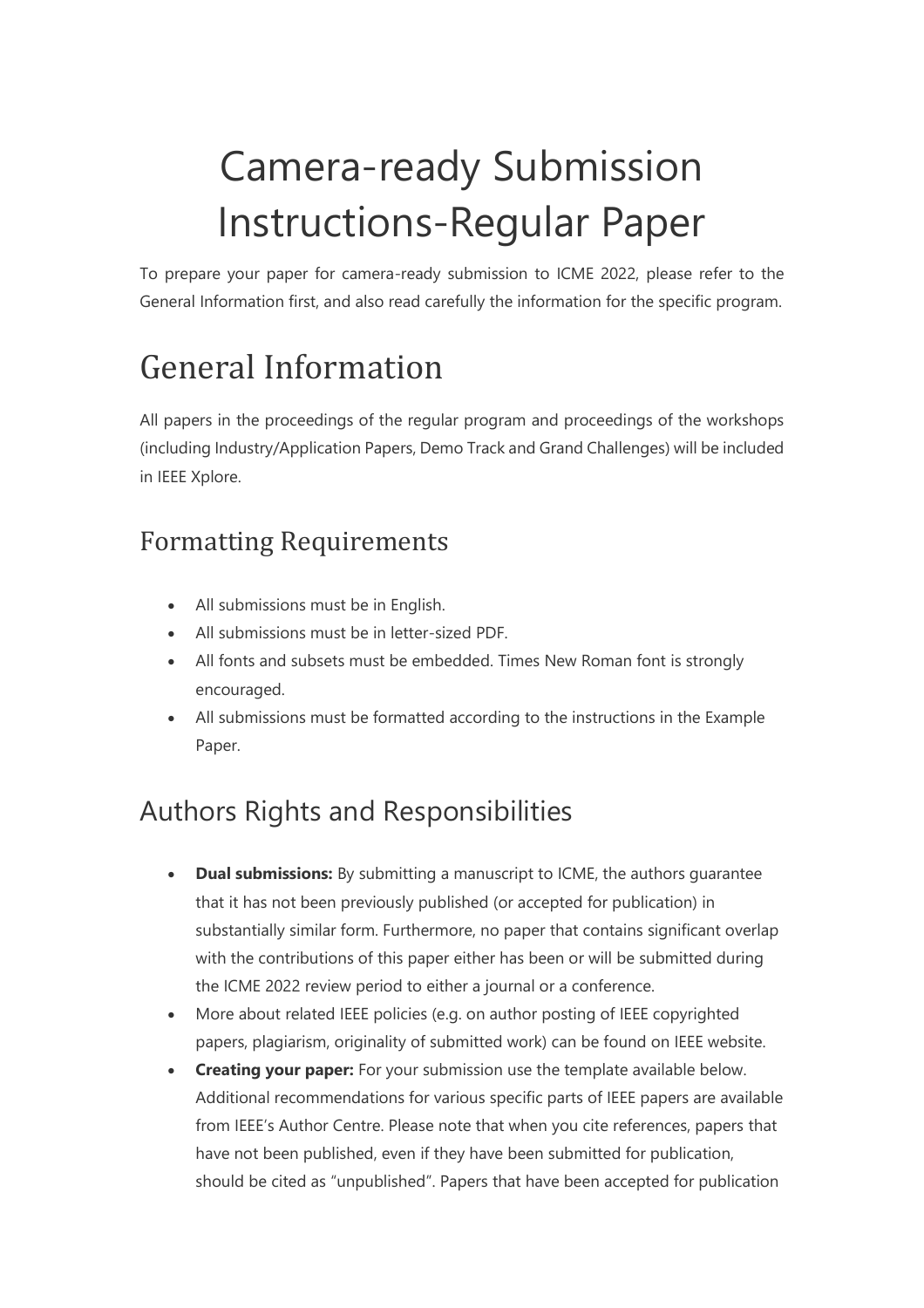should be cited as "in press". IEEE's Author Centre also includes further guideline on policies related to posting of your papers. For example, prior to submission to an IEEE publication the authors may post their article on repositories such as arXiv.org. **This does not count as a prior publication.**

**Presentation guarantee:** By submitting the paper, the authors guarantee that if the paper is accepted, it will be presented at the conference by one of the authors, except in case of emergency as determined by the Technical Co-Chairs. Furthermore, the presenter must register for the conference at one of the nonstudent rates offered and must register before the deadline given for author registration. Failure to register before the deadline will result in automatic withdrawal of your paper from the conference proceedings and program. Failure to present the paper by an author in person will result in the paper not appearing in IEEE Xplore, and IEEE will retain the copyright. Also, the list of missing authors will be passed to the ICME Steering Committee.

#### Regular and Special Sessions

Regular and Special Session papers form the core of the ICME technical program.

- Camera-ready submission portal: <https://cmt3.research.microsoft.com/ICME2022>
- Length: Papers must be no longer than 6 pages, including all text, figures, and references.
- Abstract: The abstract should be about 100-150 words.
- Supplemental material: Authors may optionally upload supplemental material. Typically, supplemental material might include:
	- 1. a short presentation summarizing the paper,
	- 2. videos of results that cannot be included in the main paper,
	- 3. a screen recording of a demo program,
	- 4. related submissions to other conferences and journals, and
	- 5. appendices or technical reports containing extended proofs and mathematical derivations that are not essential for understanding the paper.
- Each paper needs to show an appropriate copyright clearance code notice at the bottom of the first page. Please select your copyright clearance code notice from the list below. Instructions on how to add this copyright notice have been added to both Latex and MS Word templates for camera ready papers. If you have any further question, please contact the Publication Chair on sallylin0121@saturn.yzu.edu.tw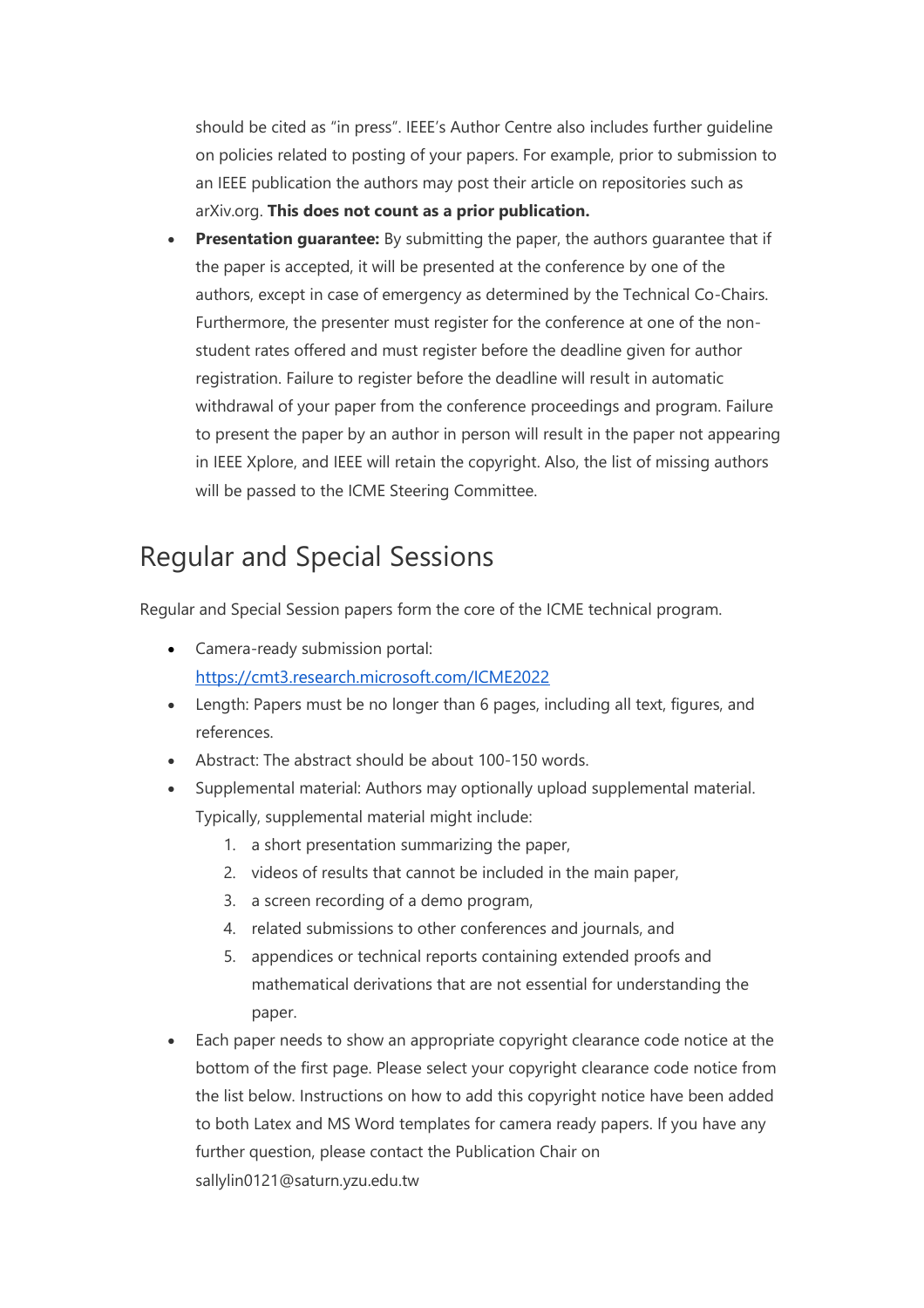\* All supplemental material must be zipped into a single file. There is a 20 MB limit on the size of this file.

# Example Paper, Formatting Guidelines, and

#### **Templates**

The following links point to an example paper containing detailed formatting guidelines. They also constitute templates for Microsoft Word and LaTeX submissions.

- Example paper with detailed formatting instructions and Microsoft [Word](http://2021.ieeeicme.org/2021.ieeeicme.org/assets/MSWord_template_ICME2021-3a3f2961951b87b3ab7cd18c4206532d48cff1aced0c20f1d577f6fb839caadd.docx) template.
- Example paper with detailed instructions and [LaTeX](http://2021.ieeeicme.org/2021.ieeeicme.org/assets/latex_template_ICME2021-f36c1e8ee5a9b1b8baff6d598bbb8a1349c4f5d958ff67bb01194dca2c4efd41.zip) template.

We recommend that you use the provided Word file or LaTeX files to produce your document, since they have been set up to meet the formatting guidelines detailed in the example paper. When using these files, double-check the paper size in your page setup to make sure you are using the letter-size paper layout (8.5 inch x 11 inch). The LaTeX environment files specify suitable margins, page layout, text, and a bibliography style.

In particular, with LaTeX, there are cases where the top-margin of the resulting Postscript or PDF file does not meet the specified parameters. In this case, you may need to add a \topmargin=0mm command just after the \begin{document} command in your .tex file. The spacing of the top margin is not critical, as the page contents will be adjusted on the proceedings. The critical dimensions are the actual width and height of the page content.

### Electronic Paper Submission

When you have your document file ready, gather the following information before entering the submission system:

- Proof-read document file in PDF format with the appropriate copyright clearance code notice inserted at the bottom of the first page (see below).
- Supplemental material, if any, zipped into a single file, under 20 MB.
- Affiliation, email address, and mailing address for each author.
- Paper title.
- Text file containing paper abstract text, in ASCII text format (for copying and pasting into web page form), 100-150 words.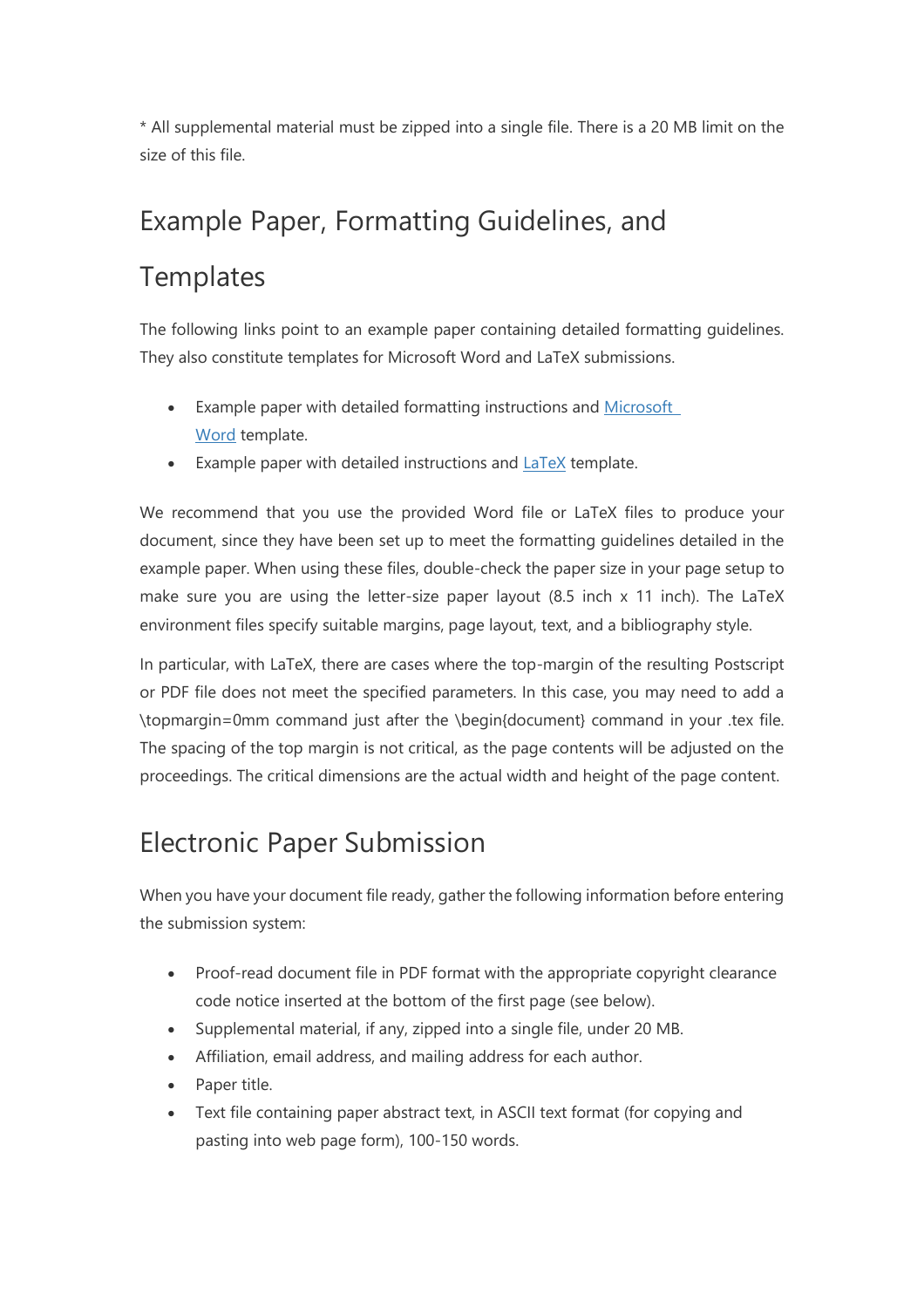**Important:** ALL authors must be entered in the online form and must appear in the online form in the right order. It is not allowed to change authors or title at the Camera Ready stage.

#### Step by Step Instructions to Submit Your Paper

Please notice that the CMT system does not automatically notify paper submissions via email. You will not receive a notification unless you enable this manually. Instructions on how to enable email notifications for the corresponding author or for all authors are below.

- 1. **DO NOT** apply page numbers, headers, footers, or copyright codes to your final camera-ready submission.
- 2. Validate your PDF file using IEEE PDF eXpress Plus
	- o Proof-read your paper to make sure no revision is needed
	- o Go to the IEEE PDF eXpress Plus site: <https://ieee-pdf-express.org/>
	- o First-time users: select the "Create account"
	- o The conference ID: **52920X**
	- o Enter your email address and password
	- o Continue to enter the information as prompted
	- o For troubleshooting, please contact the Publications Support Center for IEEE PDF eXpress at <https://supportcenter.ieee.org/app/answers/list/p/12>
- 3. Go to the paper submission web site: [Microsoft CMT](https://cmt3.research.microsoft.com/ICME2021). Log into the system using your registered account info (email address and password).
- 4. Fill out the submission form: "Title and Abstract," "Authors," "Subject Areas," etc. The Abstract should be approximately 100-150 words, and be identical to the abstract in the pdf paper. Authors must be listed completely, in the same order as they are listed in the pdf paper.
- 5. Upload your paper in pdf format.
- 6. Click on the "Submit" button.
- 7. If you wish to receive a confirmation email, in the Author Console, click the number of your submission to access your submission summary. On the top right of that page, click "Email", and then select "Send confirmation to me" or "Send confirmation to all authors" button, then click "Send".
- 8. Optionally, upload supplementary materials (pdf or zip only, up to 20 MB), by returning to the Author Console or to Manage Submissions, and uploading the file.
- 9. To complete your camera-ready submission, you must complete the IEEE Electronic Copyright Form and then upload the completed form to CMT. To do this, select the "Submit IEEE Copyright Form" in the CMT "Author Console" and